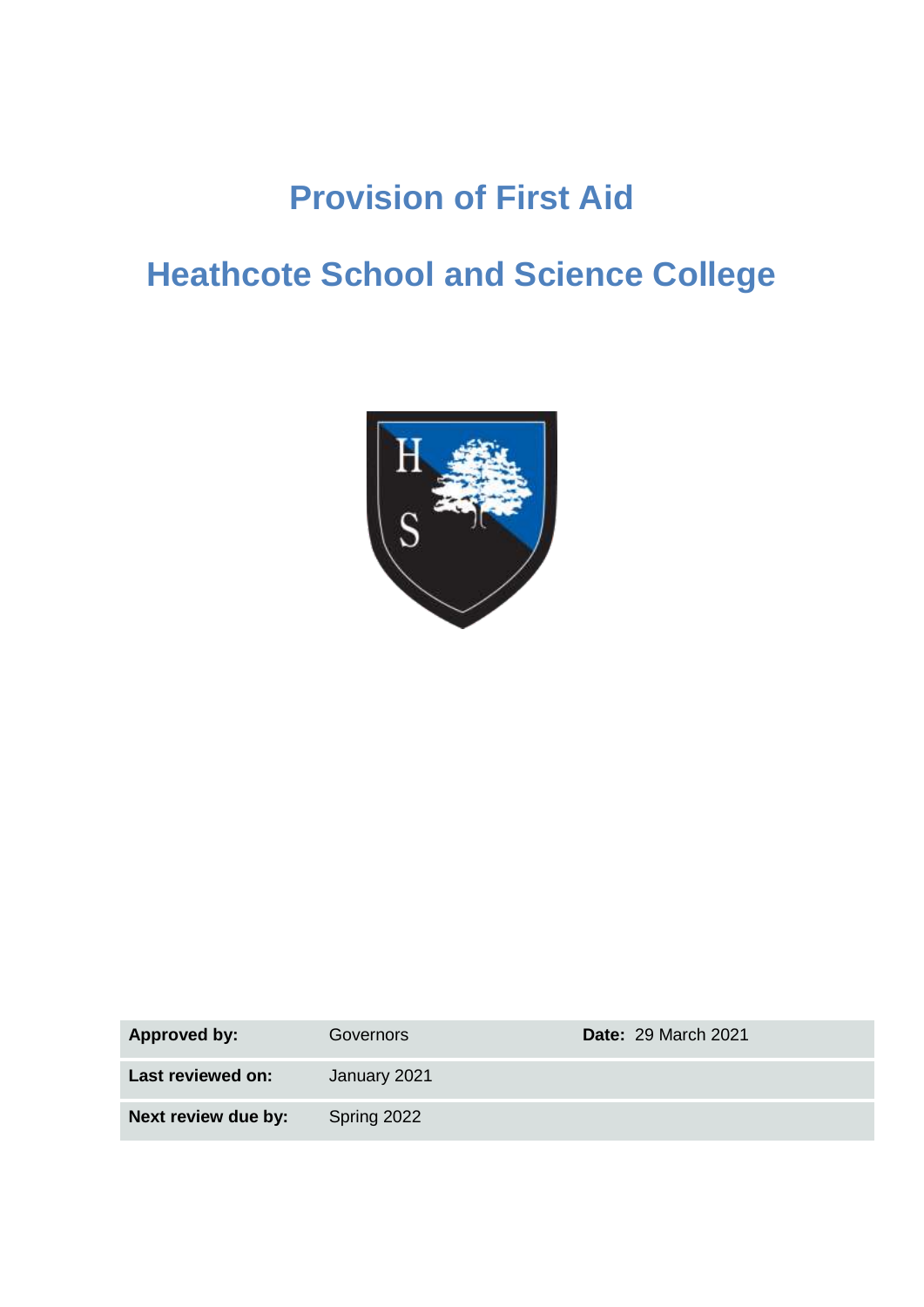## **Other Documentation**

This Policy should be used in reference with the following documents;

- Health & Safety Policy
- Supporting Pupils with Medical Conditions Policy.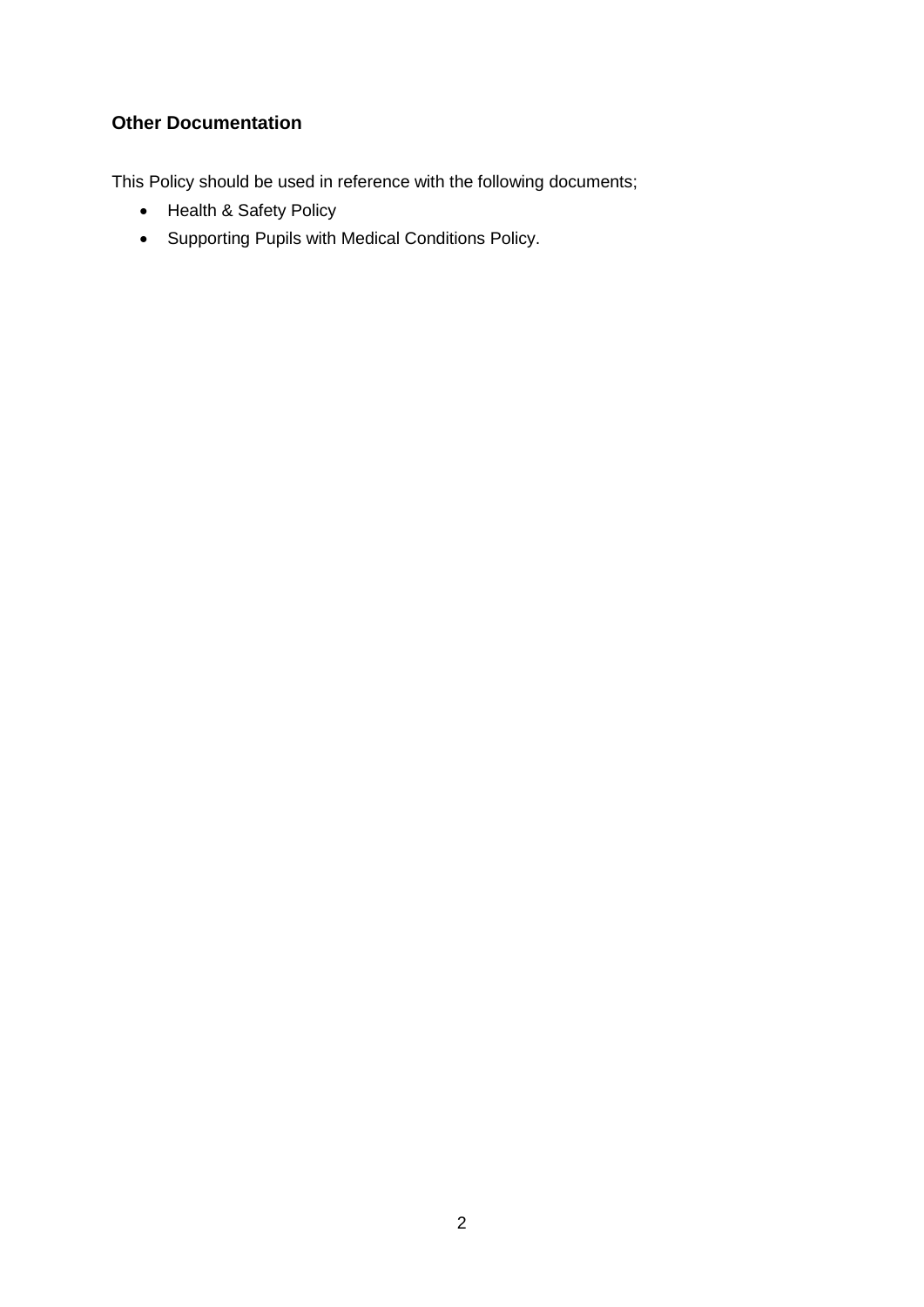## **Contents**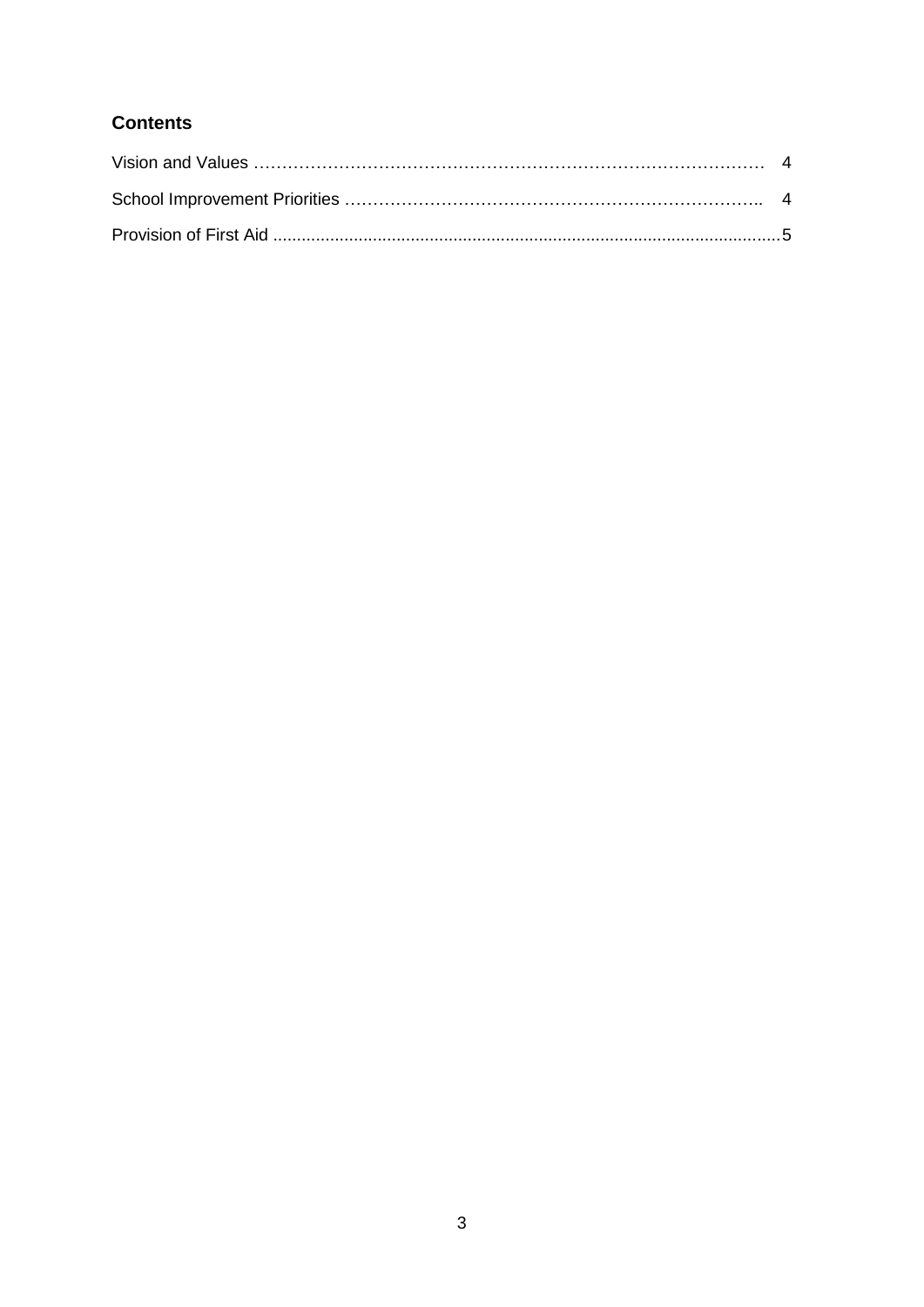### **Heathcote School Vision and Values**

**Encourage** - We encourage our pupils to take pride in their learning and community – to work hard, pursue continual improvement and achieve to the best of their abilities. Pupils seek and embrace feedback and show understanding and mutual respect to each other.

**Challenge** - We challenge our pupils to take responsibility for their learning, to be resilient to failure and to self-regulate their behaviour. All our staff and governors are determined that all pupils confidently strive for success and expect them to be present and punctual.

**Succeed** - We succeed when all pupils reach their academic potential and are thoughtful, caring and honest citizens; leaving Heathcote fully prepared for the next stage of their life – whether that be in education, training or employment. We succeed by letting them do so in a comfortable and safe environment where they take a proactive role and develop socially.

### **School Improvement Priorities 2020-21**

- To ensure that our revised curriculum (supported by a clear IT strategy) fully develops each pupil's capacity to process, remember and apply information (Rosen shine) through high and consistent standards of learning and teaching backed up by an exemplary remote learning offer at all key stages, a cultural capital pledge and a VESPA research project at post 16
- To ensure that pupils of all ability levels are challenged to achieve academic success and success in their adult lives relative to their starting point irrespective of their personal circumstance or Covid experience. There will be a specific focus on disadvantaged pupils and ensuring Year 11 and 13 have every opportunity to reach their potential ensuring intervention and remote learning provide additional support
- To ensure that all operational processes associated with a post Covid world are implemented to keep all stakeholders safe in school and that pupils meet these high standards leading to continuing improved standards of behaviour and an improvement in key indicators
- To ensure that attendance in school for all stakeholders increases with a focus on disadvantaged and Year 11 and 13 pupils and to ensure HR processes support and challenge staff to improve attendance
- To ensure that our mental health and professional conduct policies for staff and pupils have lasting impact and create a more consistently happy and stable community
- To ensure that we consider all aspects of marketing and rebranding the school and finding our USP to ensure that parents, staff and pupils choose Heathcote as a first preference including finding alternatives to the traditional Open Evening and ensuring we can remain financially viable
- To develop a high quality AP provision that contributes to the improved life chances of the target groups by supporting them to return successfully to their original schools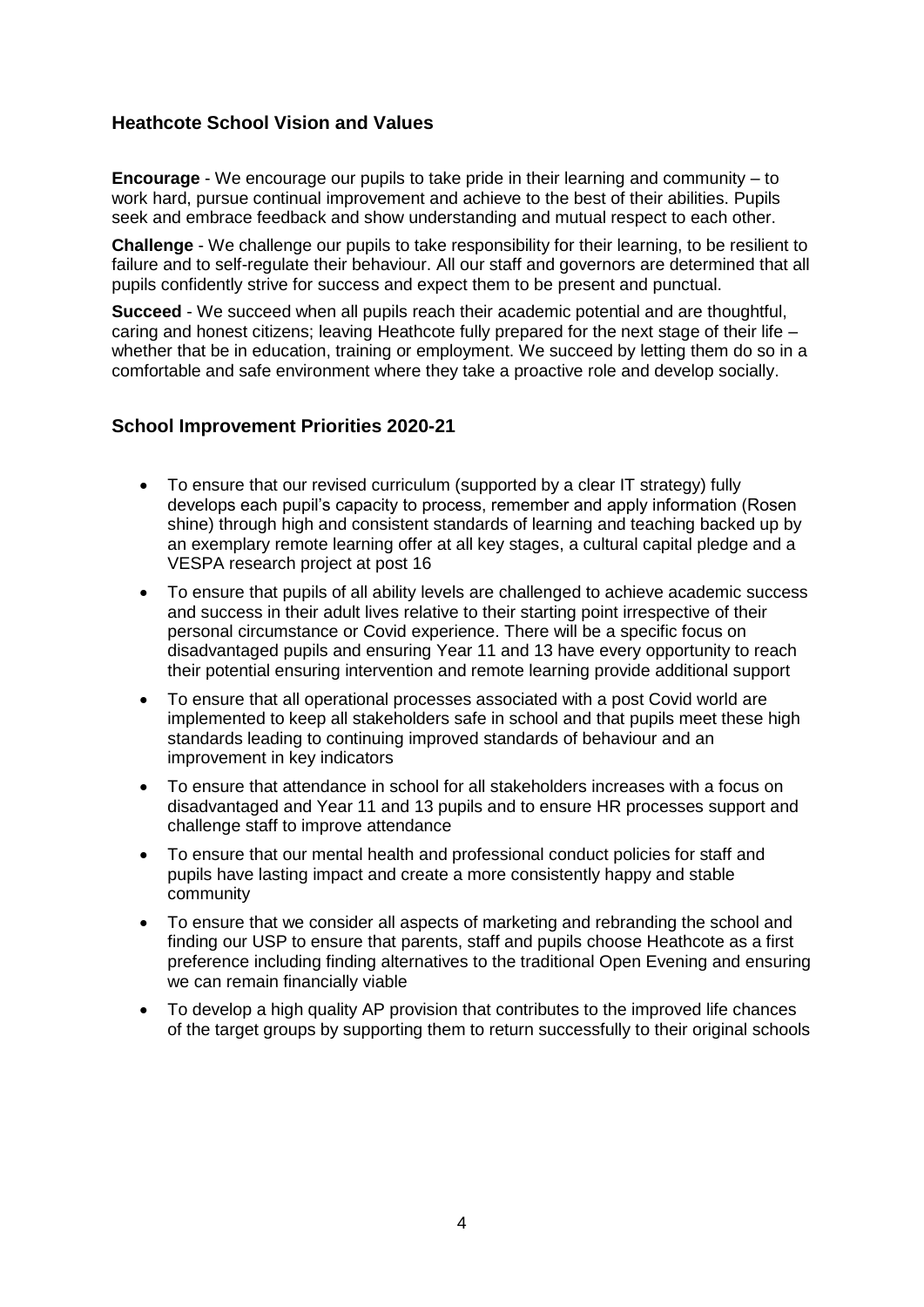## **Provision of First Aid**

The school has considered risk on the site and regularly train an appropriate number of First Aiders. Monitoring of training and capacity is undertaken by the School Business Director and HR Manager. Whenever first aid is administered, this is recorded on SIMs. These records are checked periodically by the DSL and any concerns or pertinent analysis reported to the School Business Director or Headteacher.

The school designated First Aider(s) are:

| <b>First Name</b> | <b>Surname</b> | <b>Basic First Aid</b> |                   |                      |                  |
|-------------------|----------------|------------------------|-------------------|----------------------|------------------|
|                   |                | <b>Completed</b>       | <b>Expires 3y</b> | <b>Building</b>      | <b>Location</b>  |
| Abiola            | Ogunsanya      | 03.09.2019             | 02.09.2022        | Main<br>School       | H <sub>208</sub> |
| Andrew            | Chambers       | 19.12.2019             | 18.12.2022        | Main<br>School       | <b>PE Office</b> |
| Caroline          | Warden         | 07.12.2018             | 06.12.2021        | <b>Humanities</b>    | 717              |
| Catherine         | Whichelow      | 15.12.2020             | 27.04.2024        | Main<br>School       | H134             |
| Danielle          | Clancey        | 15.12.2020             | 27.04.2024        | <b>Humanities</b>    | 717              |
| Dawn              | Roche          | 03.09.2019             | 02.09.2022        | Main<br>School       | H <sub>208</sub> |
| Debra             | Kaye           | 15.12.2020             | 27.04.2024        | Main<br>School       | Main<br>Office   |
| Debra             | <b>Mills</b>   | 19.12.2019             | 18.12.2022        | Main<br>School       | H123             |
| Filis             | Aksan          | 15.12.2020             | 27.04.2024        | Main<br>School       | H123             |
| Helen             | <b>Baker</b>   | 15.12.2020             | 27.04.2024        | 6 <sup>th</sup> Form | <b>LRC</b>       |
| Jacqueline        | Williams       | 03.09.2019             | 02.09.2022        | Main<br>School       | H208             |
| Joanne            | Wright         | 15.12.2020             | 27.04.2024        | 6 <sup>th</sup> Form | <b>LRC</b>       |
| Joshua            | French         | 15.12.2020             | 27.04.2024        | Main<br>School       | Gym/H10          |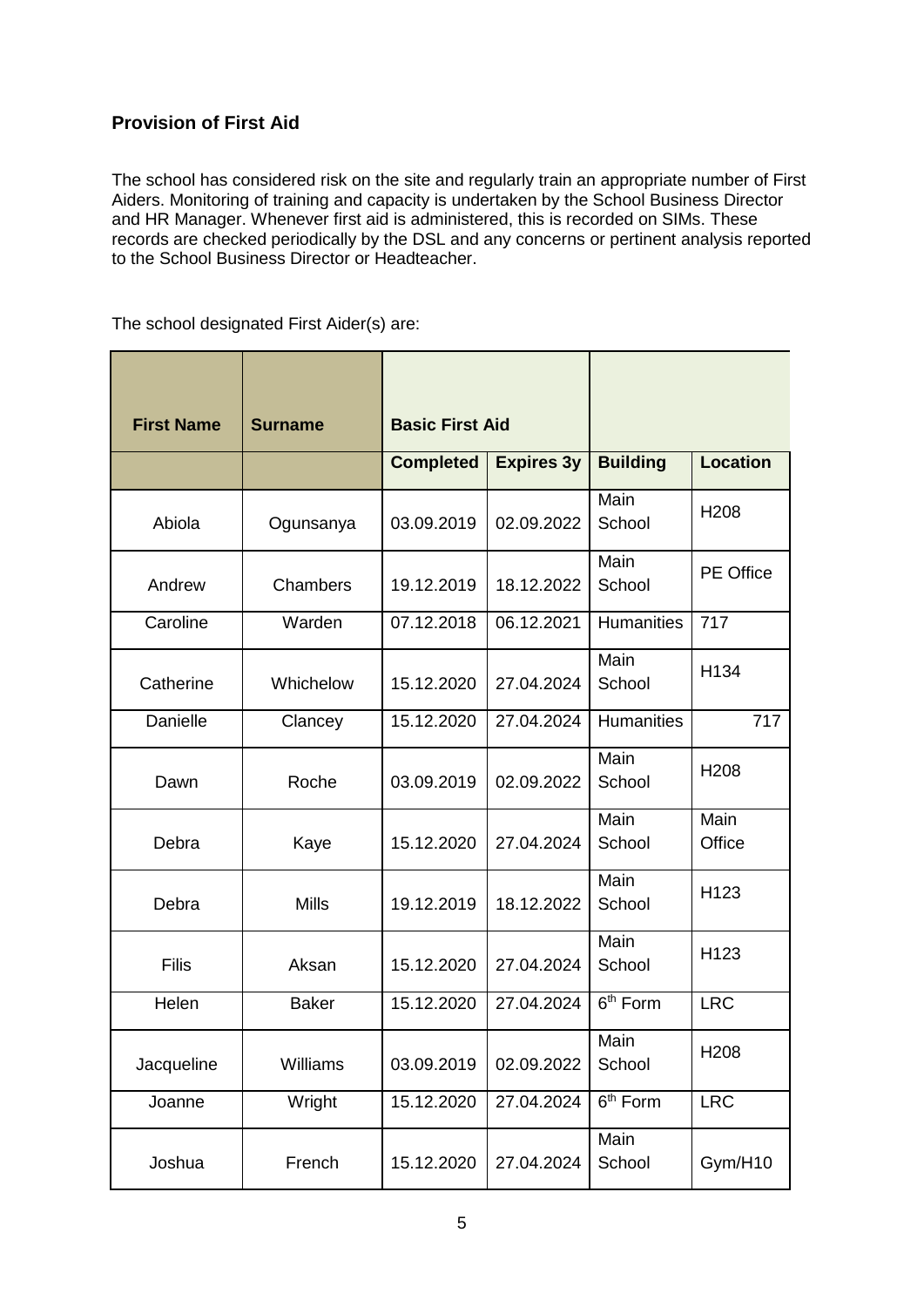| Lee                | Greaves         | 15.12.2020    | 27.04.2024 | 6 <sup>th</sup> Form | Reception          |
|--------------------|-----------------|---------------|------------|----------------------|--------------------|
| Martin             | Cox             | 15.12.2020    | 27.04.2024 | 6 <sup>th</sup> Form | <b>Site Office</b> |
| Michelle           | <b>Burnett</b>  | 03.01.2018    | 02.01.2021 | 6 <sup>th</sup> Form | 6102               |
| Mujgan             | Dervish         | 03.01.2018    | 02.01.2021 | Main<br>School       | H134               |
| <b>Neil</b>        | <b>Hutchins</b> | 15.12.2020    | 27.04.2024 | Main<br>School       | H32                |
| Oliver             | Monksfield      | <b>Jun-20</b> | $Jun-23$   | Main<br>School       | H <sub>20</sub> 7  |
| Paul               | Wellard         | 19.12.2019    | 18.12.2022 | Main<br>School       | H <sub>38</sub>    |
| Rahana<br>(Ferhat) | Hussein         | 19.12.2019    | 18.12.2022 | Main office          | H47                |
| Samantha           | Sinclair        | 15.05.2019    | 14.05.2022 | Main<br>School       | H47                |
| Sandra             | O'Dwyer         | 15.12.2020    | 27.04.2024 | Main<br>School       | H <sub>58</sub>    |
| Sarah              | Johnson         | 19.12.2019    | 18.12.2022 | Main<br>School       | H <sub>35</sub>    |
| Seema              | <b>Barard</b>   | 19.12.2019    | 18.12.2022 | Humanities           | 710                |
| Sharron            | Childs          | 03.09.2019    | 02.09.2022 | Main<br>School       | H <sub>208</sub>   |
| Teruko             | Shimizu         | 03.09.2019    | 02.09.2022 | Main<br>School       | H134               |
| Trudy              | Coltelli        | 03.09.2019    | 02.09.2022 | 6th form             | Reception          |
| Zarin              | Abedin          | 26.10.2020    | 25.10.2023 | Main office          | H47                |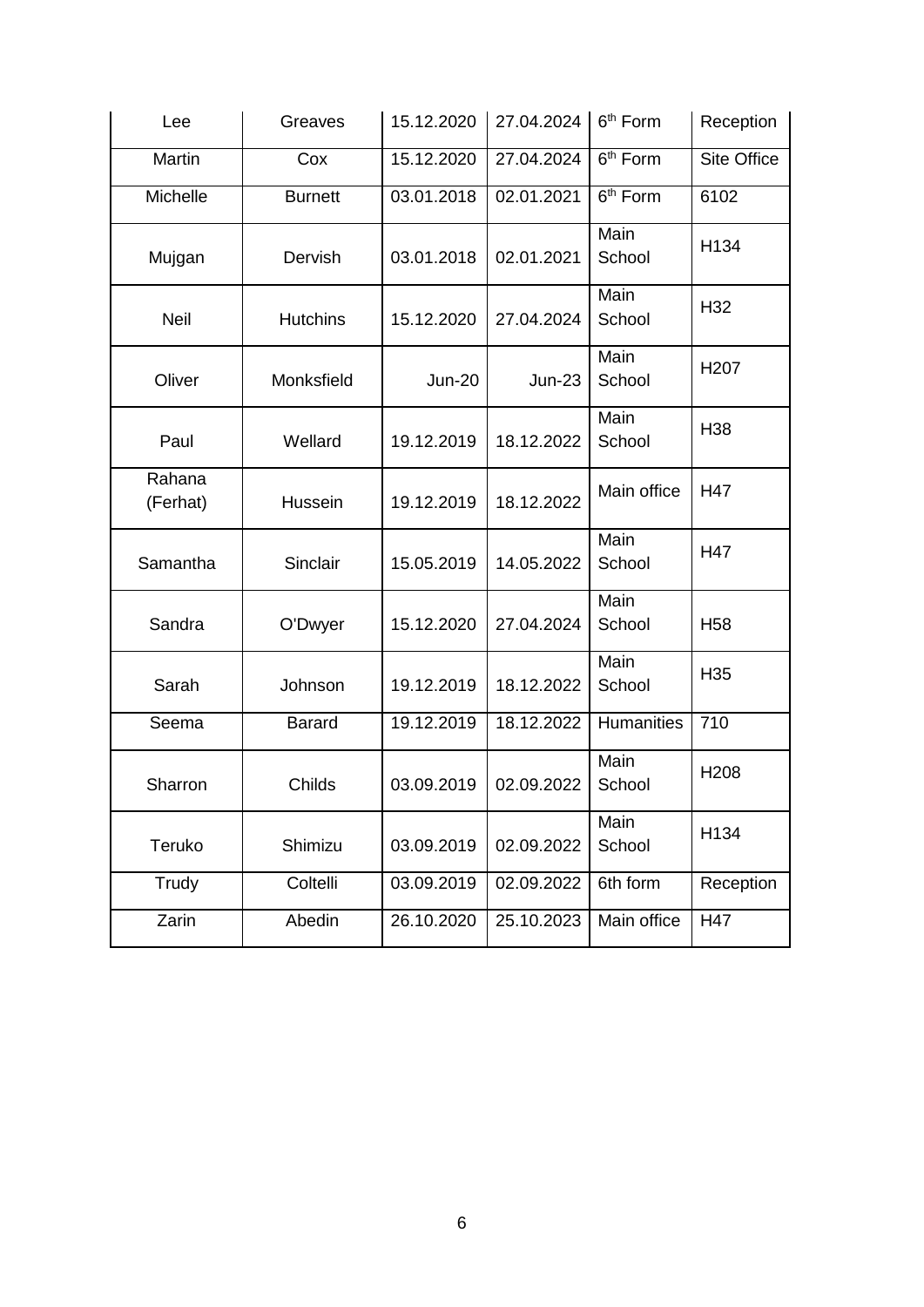First aid boxes are provided in:

| <b>Location</b>         | <b>Boxes</b>       | <b>Building</b>      | Room no.         |
|-------------------------|--------------------|----------------------|------------------|
| <b>School Office</b>    | 1 large<br>1 small | Main School          | H47              |
| Medical room            | 1                  | Main School          | H48              |
| Kier site office        | 1                  | Main School          | H88              |
| <b>School Kitchen</b>   | $\mathbf 1$        | Main School          |                  |
| Food tech<br>Department | $\overline{1}$     | Main School          | H <sub>56</sub>  |
| Science<br>Department   | 1                  | Main School          | H134             |
| PE Department           | $\overline{1}$     | <b>Main School</b>   | H10              |
| <b>Art Department</b>   | $\overline{1}$     | Main School          | H <sub>210</sub> |
| <b>School Minibus</b>   | 1 large            | <b>Main School</b>   | Car Park         |
| School Minibus          | 1 medium           | <b>Main School</b>   | Car Park         |
| School trips pack       | 3 small            | <b>Main School</b>   | H47              |
| Main reception          | 1                  | $6th$ form           | H47              |
| Site office             | $\overline{1}$     | 6 <sup>th</sup> form | 623              |
| Canteen                 | $\overline{1}$     | $6th$ form           |                  |
| Science prep room       | 1                  | 6 <sup>th</sup> form | 613              |
| Construction room       | 1                  | $6th$ form           | 621              |
| <b>LRC</b>              | $\overline{1}$     | 6 <sup>th</sup> Form |                  |
| <b>Staff Room</b>       | $\overline{1}$     | 6 <sup>th</sup> From | 6107             |
| Food tech room          | 1                  | <b>Humanities</b>    | 718              |
| Science prep room       | 1                  | <b>Humanities</b>    | 711              |
| Kitchen                 | 1                  | <b>Humanities</b>    | 716              |
| HOY 8 Office            | 1                  | Humanities upstairs  | 7111             |
| Oak Unit                | $\mathbf 1$        | <b>Humanities</b>    |                  |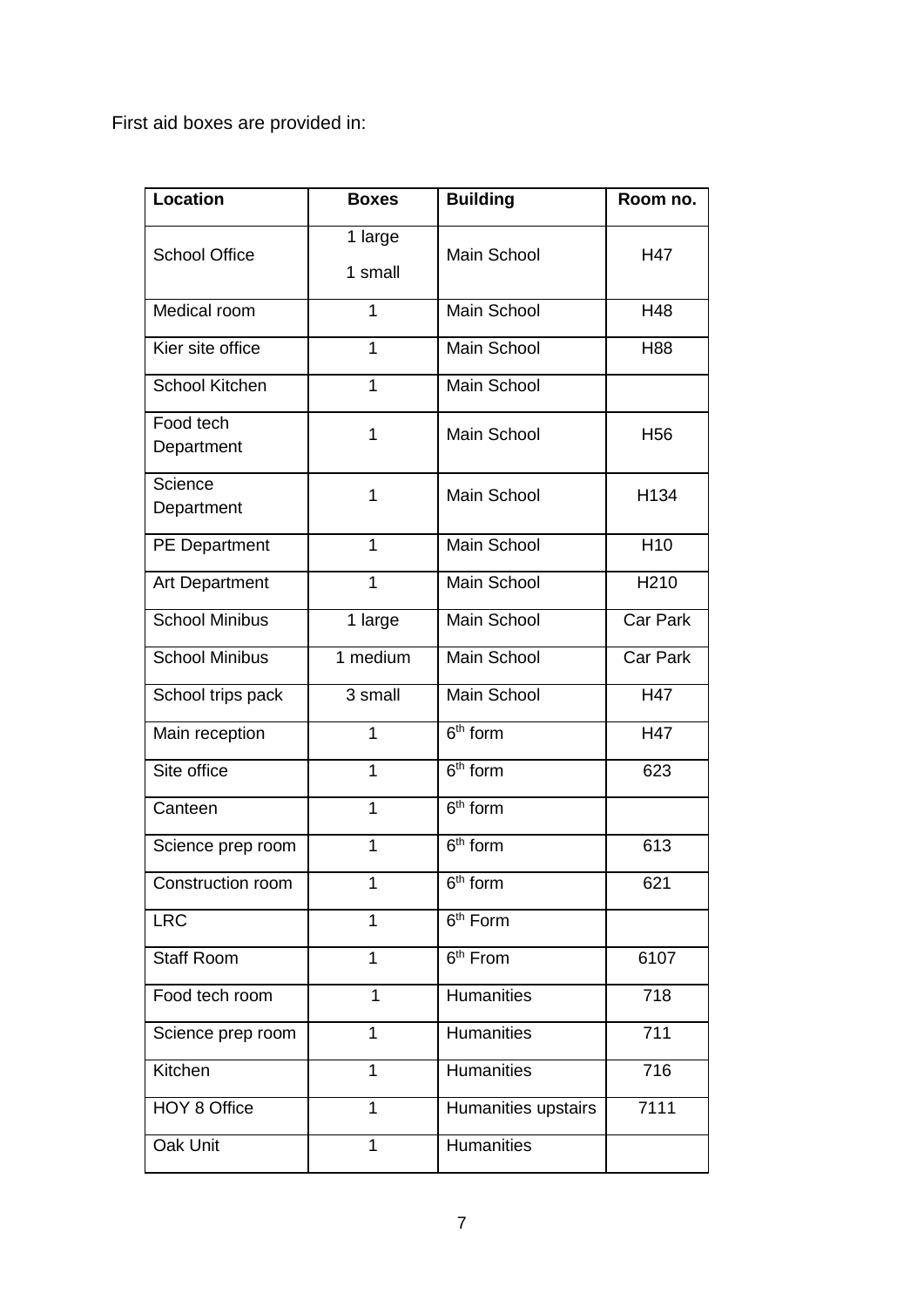The person(s) responsible for checking and maintaining the contents of first aid boxes is: **Debra Kaye – Medical Admin Officer**

The school has two defibrillators, 1 is located in the Main Office (H47) the other is in the Oak Unit reception, Humanities Building.

The school has purchased 2 Epipens and 3 Asthma inhalers and spacers in case of emergency.

All relevant staff will be trained in the use of these.

Details of medical conditions are shared with staff on a need to know basis and food allergies are shared with the Kitchen Manager.

All staff are regularly reminded of the circumstances in which pupils should be sent to the Medical Room, unless it is an emergency or associated with a pupil's medical conditions. Unless it is an emergency, no pupil should be sent home without the permission of a member of the Senior Leadership team. The following information is regularly shared with staff.